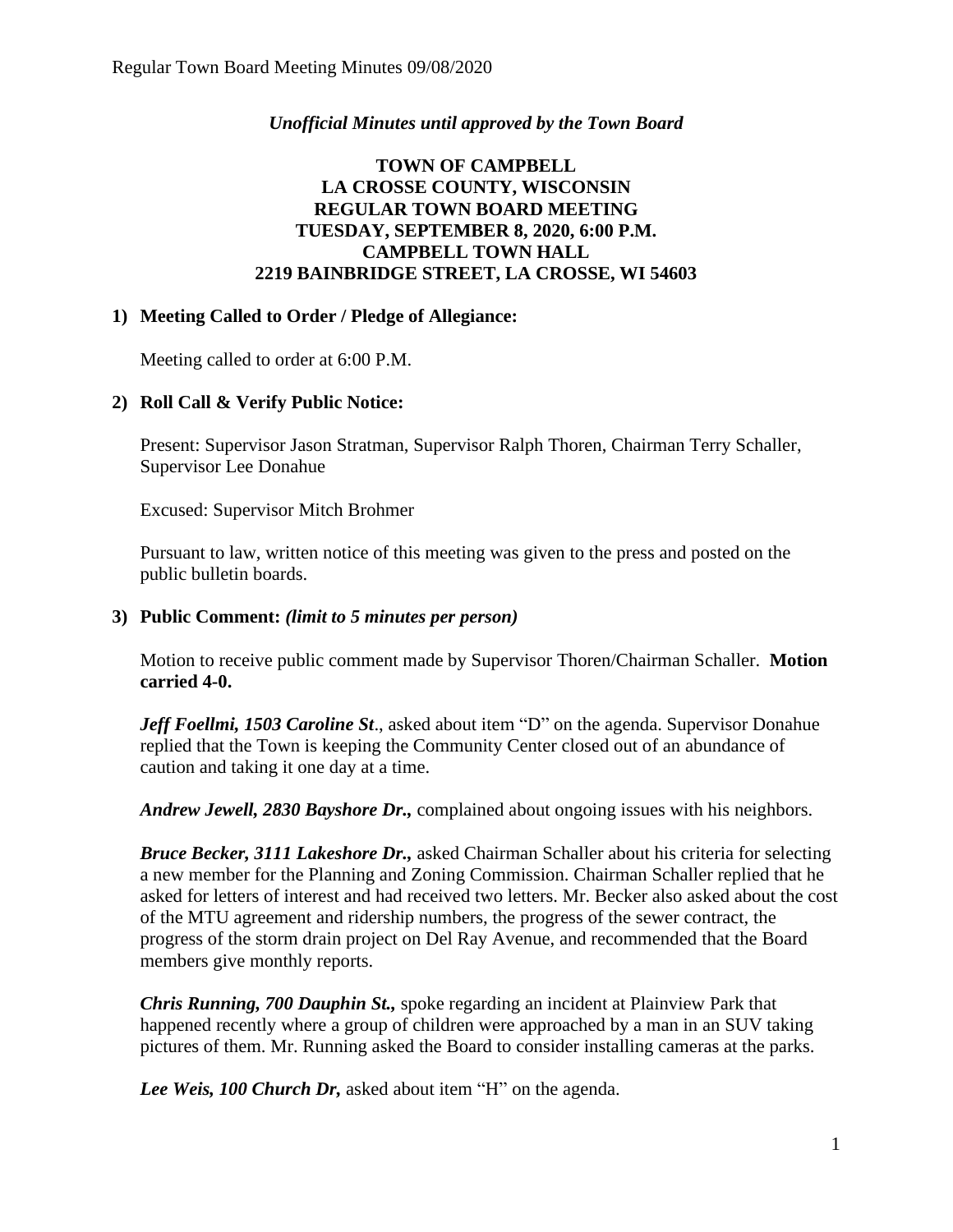Motion to close public comment made by Supervisor Donahue/Chairman Schaller. **Motion carried 4-0**

- **4) Consent Agenda: (All items listed are considered routine and will be enacted with one motion. There will be no separate discussion of these items unless a Board member so requests, in which case the item will be removed from the Consent Agenda and be considered on the Regular Agenda).**
	- **A) Approval of Minutes:** Regular Board Meeting 08/18/2020

# **B) Plan Commission Meeting Recommendations:**

- 1) Ordinance 2020-4 An Ordinance to amend Sections 40-4, 40-7, 40-95 (b) (4), 40-99 (b) (1), and 40-145 (c) (4) of the Code of Ordinances of the Town of Campbell relating to: definitions, limits on number of accessory structures, setbacks for decks and swimming pools, green space requirements in the rear yard, provisions for Planned Unit Developments, allowable uses in the Residential "C" District, and setbacks from Class 1 highways. (*Recommendation to approve*)
- 2) Site Plan Review for parcels 4-139-0/4-140-0/4-134-0/4-137-0, Remain French Island, LLC, 2320 Bainbridge St. (*Recommendation to approve site plan as presented with the condition that construction of the building must begin by June 21, 2021)*

# **C) Payment of Bills:**

Motion to approve the Consent Agenda made by Supervisor Stratman/Supervisor Thoren. **Motion carried 3-0. Chairman Schaller abstained** 

# **5) Business:**

**A.** Resolution #2020-5 A Resolution to approve a loan with State Bank Financial in the amount of \$40,000 for additional costs to repair a culvert on Kiowa Place.

Motion to approve Resolution #2020-5 made by Supervisor Thoren/Chairman Schaller. **Motion carried 4-0.** 

**B)** Appointment of a Planning and Zoning Commission member.

# **Chairman Schaller appointed Justin Kohls, 3151 Youngdale Ave., to the Planning & Zoning Commission.**

**C)** Approval of the MTU service agreement with the City of La Crosse for 2021.

Motion to approve the MTU service agreement for 2021 made by Supervisor Donahue/Supervisor Stratman. **Motion carried 3-0. Chairman Schaller abstained**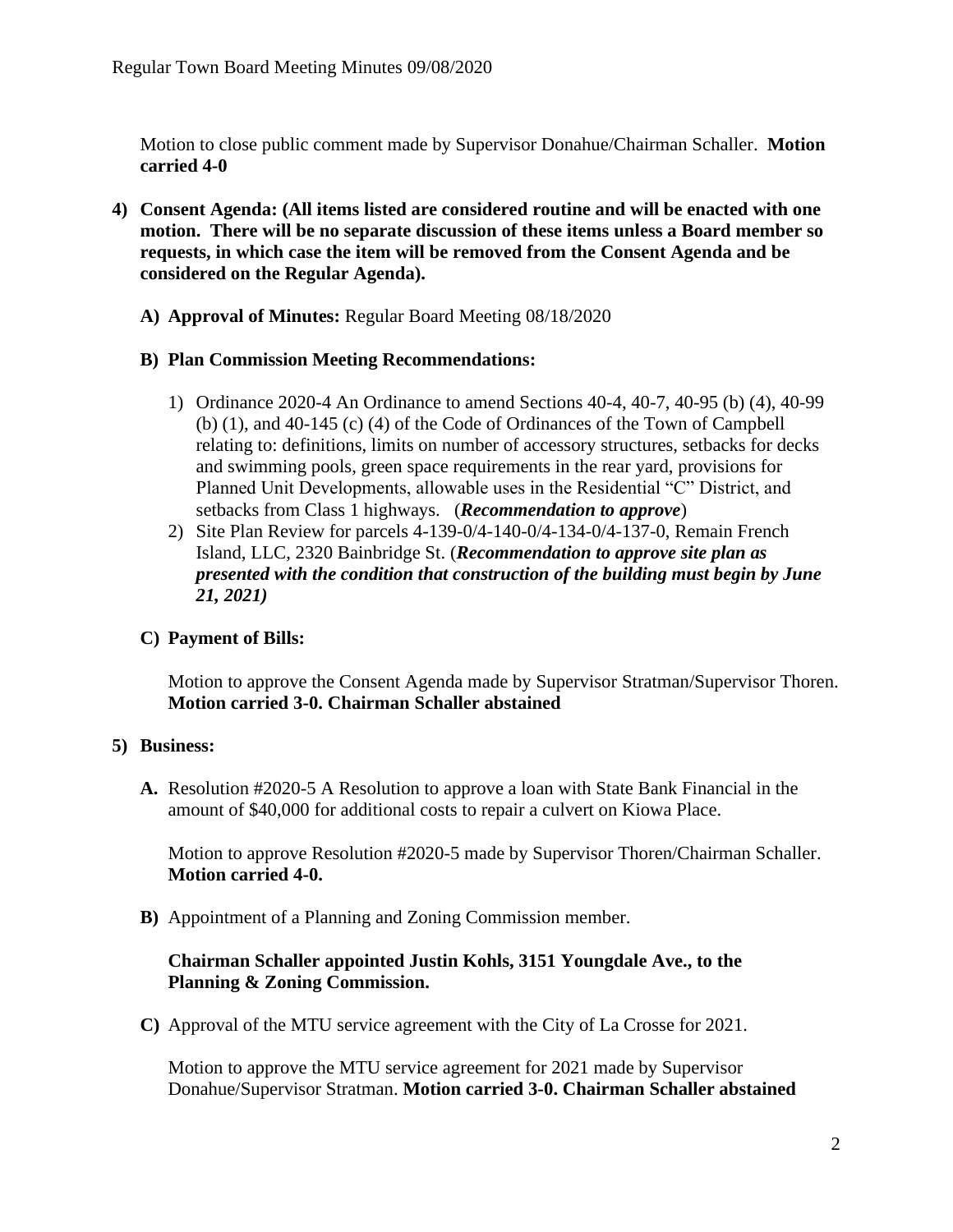**D)** Consideration of Community Center rentals during the COVID-19 public health emergency.

Supervisor Donahue stated that it is not in the best interest of the Town to open the Community Center until the COVID-19 case numbers start improving. She encouraged everyone to utilize the open, outdoor spaces and remain socially distanced.

**E)** Consideration of ballfield use during the COVID-19 public health emergency.

Supervisor Stratman stated that he had touched base with Nick Bernhardt from the Boys and Girls Club. The BGC baseball program will run for 6 weeks in the fall. Concerns were raised over a game that was held at Plainview Park in which over 70 people were in attendance with no one wearing masks or practicing social distancing. Supervisor Stratman explained that it was not a sanctioned game. The BGC provided their COVID guidelines and recommendations and Supervisor Stratman stated that he has no issue with them moving forward with their fall season.

**F)** Consideration of a request by the City of La Crosse to cost share for the emergency repair of a storm sewer outfall on Nakomis Ave.

Motion to approve the request by the City of La Crosse to pay for half of the project as presented, with the cost being split between the Streets & Roads drainage budget line item, and half from the General Fund made by Supervisor Thoren/Chairman Schaller. **Motion carried 4-0.** 

**G)** Discussion and possible action regarding the creation of a Technology Committee.

Chairman Schaller stated that Bob Wolfert had approached him about the creation of a Technology Committee. Clerk Hanan and Chief Gavrilos both stated that with the upgrades being put into place with MCS, they did not feel it was necessary at this time.

Motion to hold off on the creation of a Technology Committee made by Supervisor Donahue/Chairman Schaller. **Motion carried 4-0.**

**H)** Discussion and possible action regarding access to the security cameras at Town Hall.

Chairman Schaller stated that he would like the Board members to have access to the security cameras at Town Hall to help with identifying those who are illegally dumping at the yard waste site.

Chief Gavrilos stated that the Board members just need to ask for access. He expressed concern with the chain of custody if any of the video should become evidence. The police department would need to maintain control over that evidence.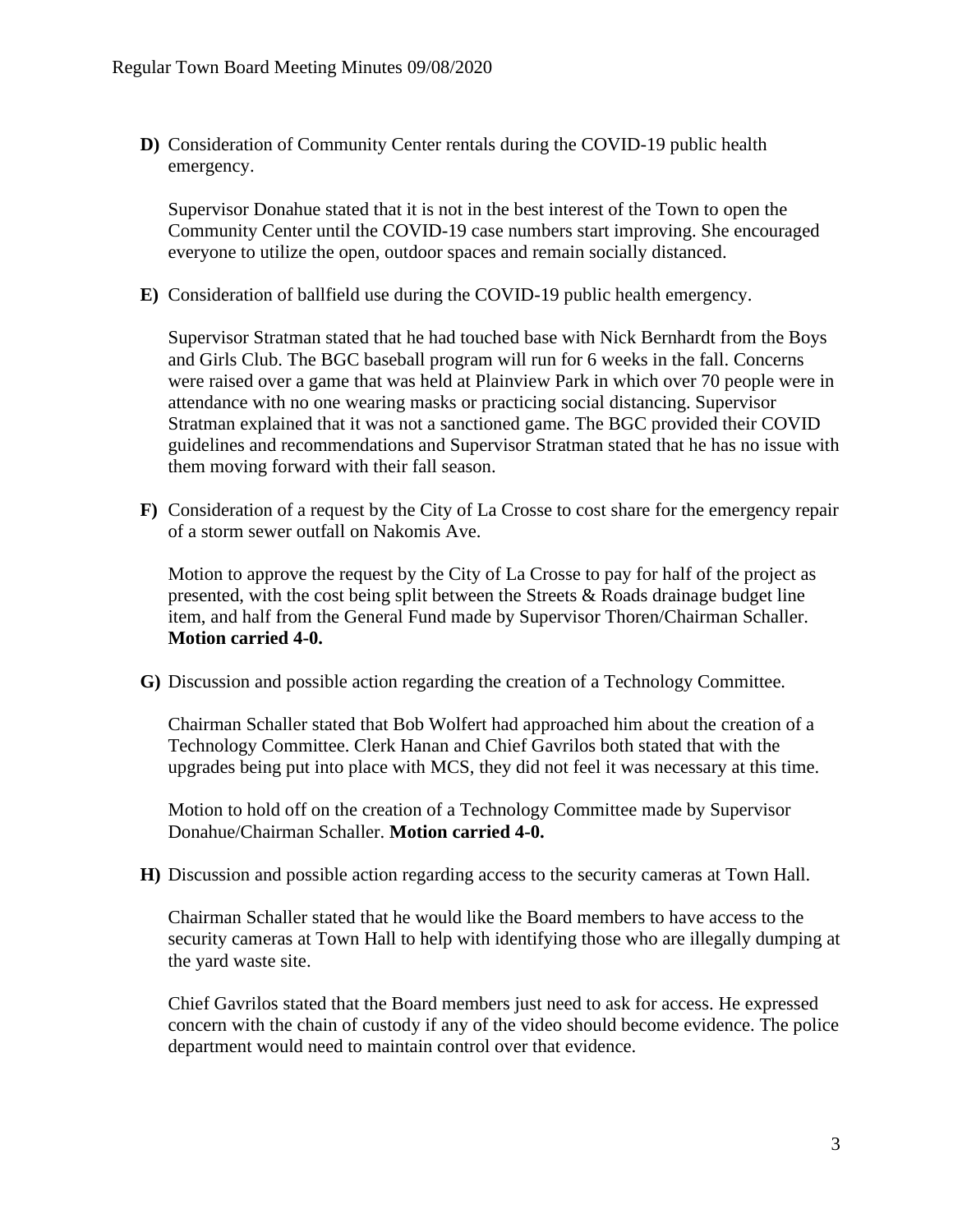There was some discussion about the possible installation of trail cameras at the yard waste site to help identify those who are illegally dumping.

Motion to hold over until more information on the trail cameras can be obtained made by Supervisor Donahue/Chairman Schaller. **Motion carried 4-0.**

**I)** Preliminary budget discussion and set dates for budget working sessions.

Clerk Hanan presented a preliminary budget worksheet. A budget working session will be held Tuesday, September 22 at 5:00 p.m.

**6) CLOSED SESSION:** Pursuant to Wisconsin State Statutes 19.85 (1) (c) *Considering employment, promotion, compensation or performance evaluation data of any public employee over which the governmental body has jurisdiction or exercises responsibility.*

Motion to convene in Closed Session pursuant to Wisconsin State Statute 19.85 (1) (c) on a roll call vote made by Supervisor Donahue/Supervisor Stratman.

Supervisor Stratman- yes, Supervisor Thoren- yes Chairman Schaller – yes, Supervisor Donahue- yes **Motion carried 4 yes – 0 no** 

## **(Closed Session 6:54 p.m.)**

- **A.** Wage and performance review structure for Town employees.
- **B.** Personnel issues in the Police Department.

# **7) Reconvene in Open Session:**

Motion to reconvene in Open Session made by Supervisor Thoren/Chairman Schaller. **Motion carried 4-0 (7:39 p.m.)** 

### **A)** Possible action of items discussed in Closed Session.

Motion to work on updating the Employee Handbook and organizational chart made by Supervisor Donahue/Supervisor Stratman. **Motion carried 4-0.**

### **8) Adjournment of Meeting:**

Motion to adjourn made by Supervisor Donahue/Chairman Schaller. **Motion carried 4-0 (7:41 p.m.)**

Respectfully Submitted, Cassandra Hanan Clerk/Treasurer